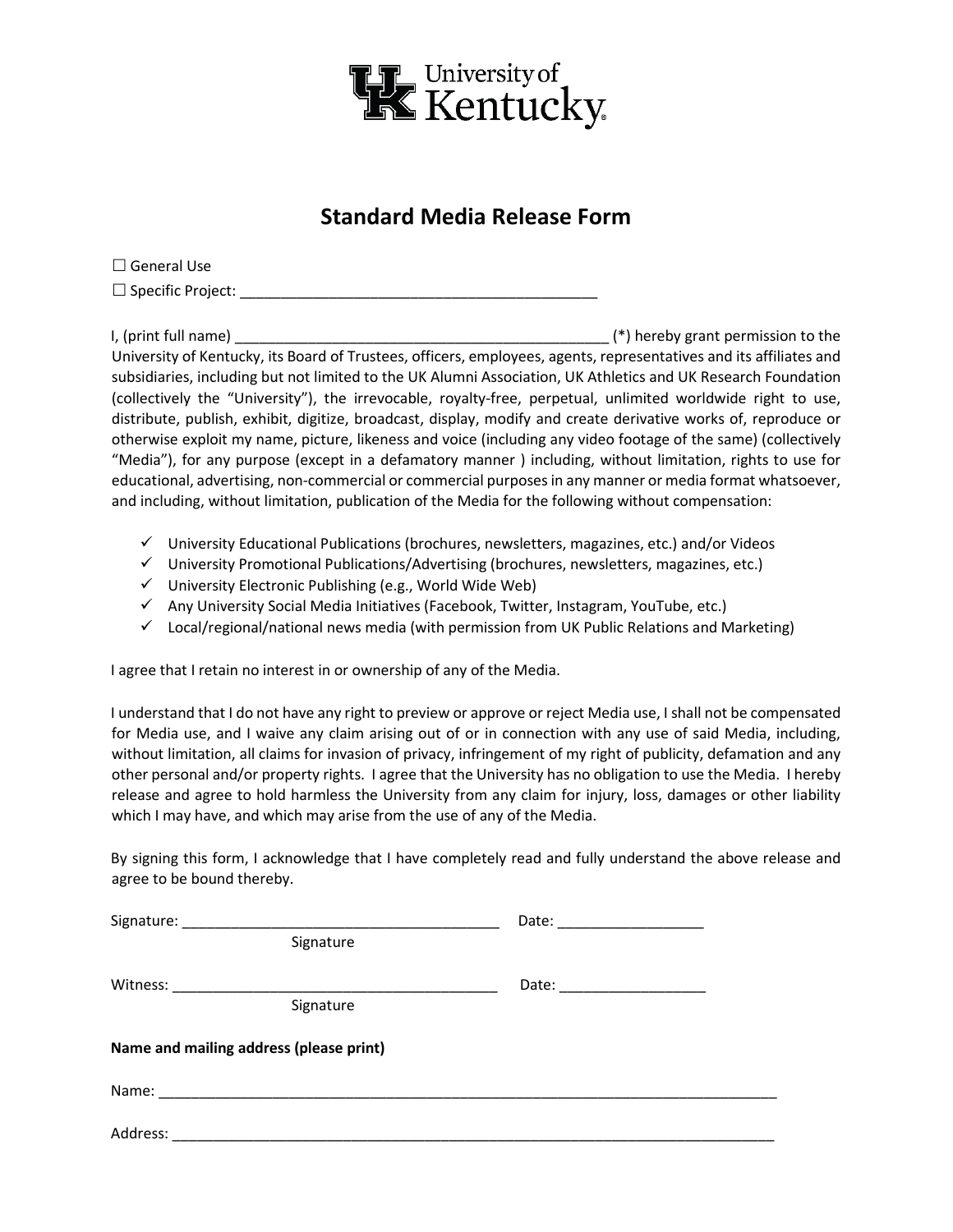| Email: |  |
|--------|--|
| Phone: |  |

**\* Release for Minors (those under the age of 18), I , the undersigned, being a parent or guardian of the minor, hereby consent and agree to the above terms and conditions and warrant that I have the authority to give such consent.** 

\_\_\_\_\_\_\_\_\_\_\_\_\_\_\_\_\_\_\_\_\_\_\_\_\_\_\_\_\_\_\_\_\_\_\_\_\_\_\_\_\_\_\_\_\_\_\_\_\_\_\_\_\_\_\_\_\_\_\_\_\_\_\_\_\_\_\_\_\_\_\_\_\_\_\_

| Signature of Parent or Guardian: | Date: |
|----------------------------------|-------|
|                                  |       |